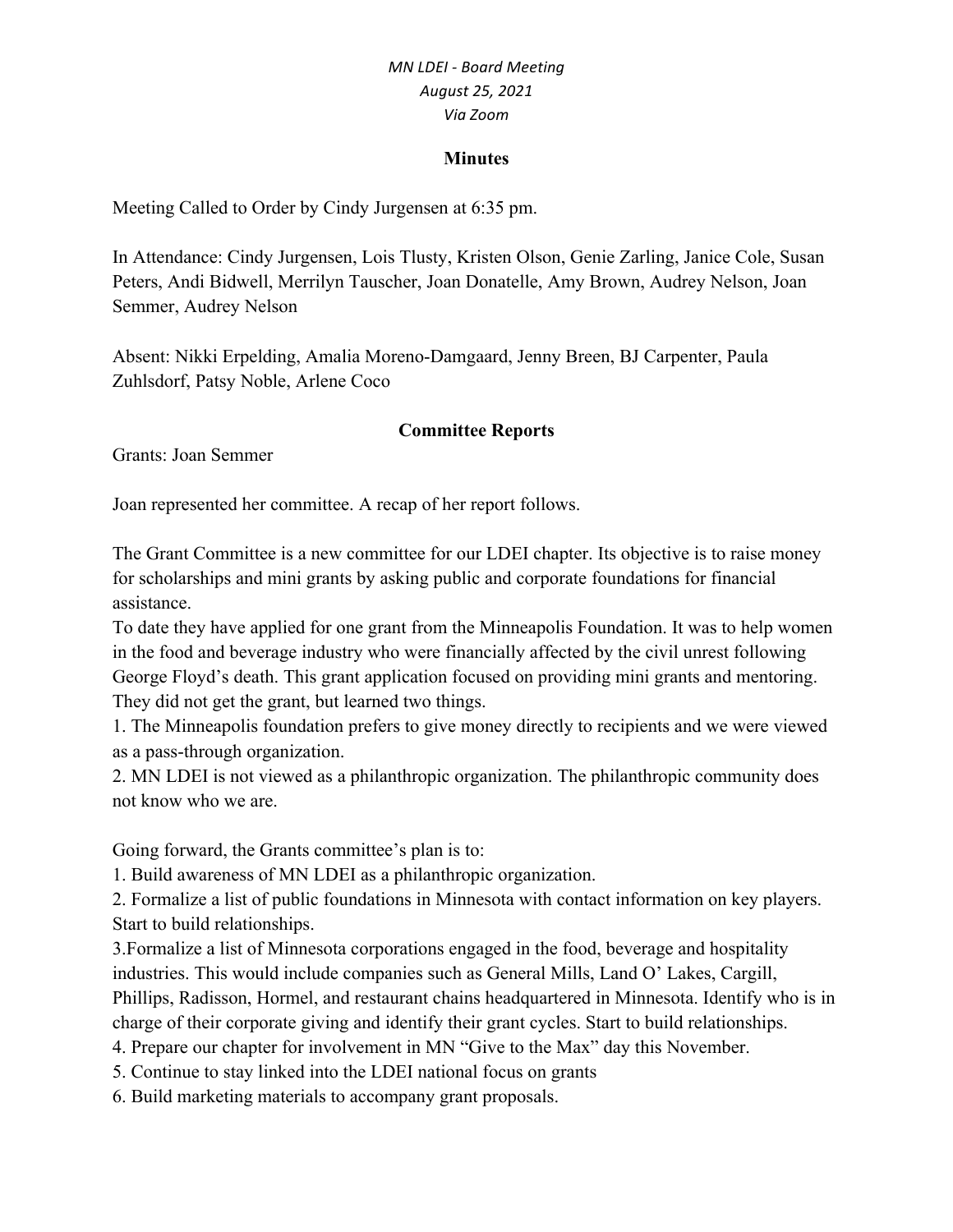Membership: Merrilyn Tauscher and Paula Zuhlsdorf

Merrilyn discussed nametags for programs and events that the membership committee purchased. She and Paula weighed the costs of permanent v. paper nametags and the executive board approved the use of paper nametags with reevaluation at the end of a year. The sticky back nametags are printed with our logo for members and plain ones are available for guests. 200 nametags were only \$49.00.

At the annual meeting they would like to welcome and recognize the new members. Each new member will be given two Kerrygold cheeses and one butter. They thought this would be a nice way to show support for one of our corporate sponsors.

So far, 35 members have paid their dues. Amanda Archibald and Ramaj Young have moved and Carla Mertz resigned stating COVID hardship as the reason for her departure. Cindy and Merrilyn were going to make reminder calls on August  $29<sup>th</sup>$  to those that hadn't paid. Merrilyn also discussed some of the new membership requirements that LDEI voted on, including the following: potential members must sign a code of ethics form, conflict of interested disclosure statement, conflict of interest policy and letter of recommendation from a current or retired Dame.

Fundraising: Andi Bidwell and Audrey Nelson

Andi read her committee's report.

# Fundraising Committee Report for the Board Meeting on August  $25<sup>th</sup>$ , 2021

*A Summer in Tuscany wine Dinner* on August 18<sup>th</sup> at the Sovereign Estate Winery was our last fundraising event for this fiscal year 2020-2021. We sold 83 tickets at \$100.00 each for a 5 course dinner with wines paired for each course.

The profit from the event totaled \$6,297.54 after paying for all of our expenses, which was the highest profit raised of all seven mini events we hosted. In addition, we received more than \$704.84 of in-kind donations from members and \$1,800.00 in-kind donations from the Sovereign Estate Winery.

The dinner was prepared by member **Joan Donatelle** and her husband David along with their son Vinnie and his wife Julia.

Many thanks to our Les Dames fundraising committee: **Joan Donatelle** (for suggesting an evening the winery, preparing our food and hosting the evening along with her husband David), **Cindy Jurgensen** (for all of the pretty floral centerpieces), **Erin Clancy** (for finding a low-cost rental company for the table cloths and flatware and then hauling them to and from the rental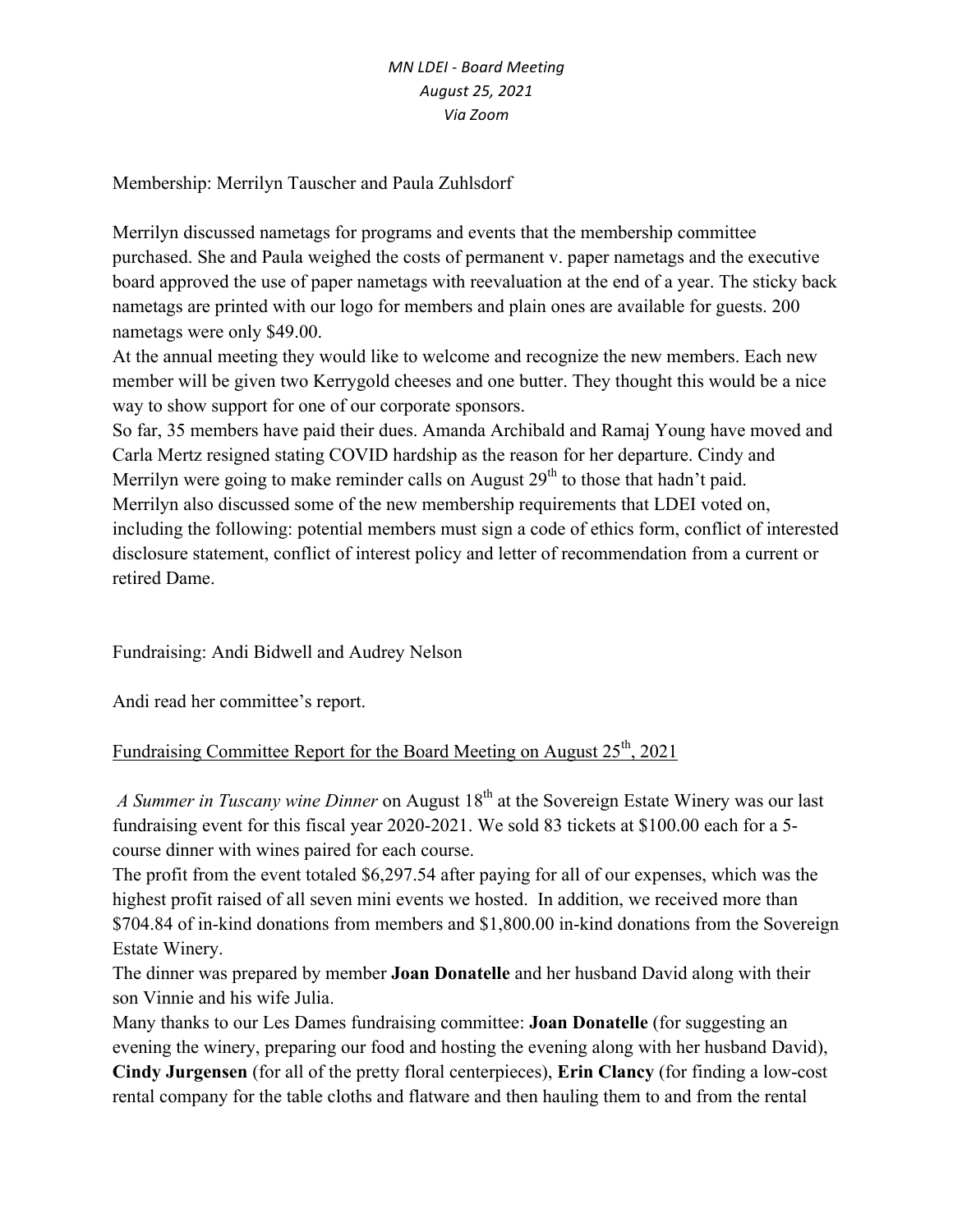store), **Audrey Nelson** (for helping with set up and serving the meals…and the balloon bouquets), **Kristen Olson** (for our AV set up) and also to our former fundraising committee member **Merrilyn Tauscher** (for helping with the nametags and check in process). **Lauren Voight** helped us out with handling our social media. Our beautiful logo was designed by our talented graphic-design artist and member **Pam Powell**.

Thanks also to our Treasurer **Lois Tlusty** for keeping track of our budget and finances for this crazy pandemic year when we hosted seven Dame It! Mini-Fundraising Events! More thank should go to the Dudes: Rusty Nelson, Dave Tauscher, Curt Jurgensen and Jack Bidwell for helping with setting the tables collating the recipes and helping with the check-in. Finally, we owe a special thanks to all of our members who purchased tickets for this event, bought raffle tickets, made a donation or helped to promote the event on social media. In addition, the fundraising committee would like to thank all of the members who shared this event on their social media sites and to their email lists.

As for the raffle drawing, Dame **Joan Semmer** won Magical Evening at the Winery valued at \$650.00!

She spoke briefly about the fundraiser. She thanked Merrilyn, Lois, The Dudes, and the members who attended. She also mentioned the event graphics and beautiful scarves that Pam Powell designed. Fifteen percent of the attendees completed the post event survey, most responses were excellent or very good. For future events like this she suggested greeters to help with seating and general information as many guests did not know about the cash bar.

She will prepare another report for the annual meeting and remarked that it was a good year. Audrey spoke next. She said that Andi was AMAZING! and out performed the whole committee. She pointed out that we have a core group of attendees, committee members and volunteers. She hopes we will become more inclusive and that more members "buy in" to our mission. Discussion followed about how best to achieve that goal. Two options were presented: an online survey sent out to members about fundraising or a brain storming session during the annual meeting. After a round robin poll it we decided to offer a Coffee Zoom Meeting focused on fundraising and providing a suggestion box at the annual meeting. She thinks we should give a 'shout out' at the annual meeting to members that have completed surveys.

# Communications/Social Media: Nikki Erpelding

Nikki just started a new job and was unable to attend. She said she was sorry for not having done much lately.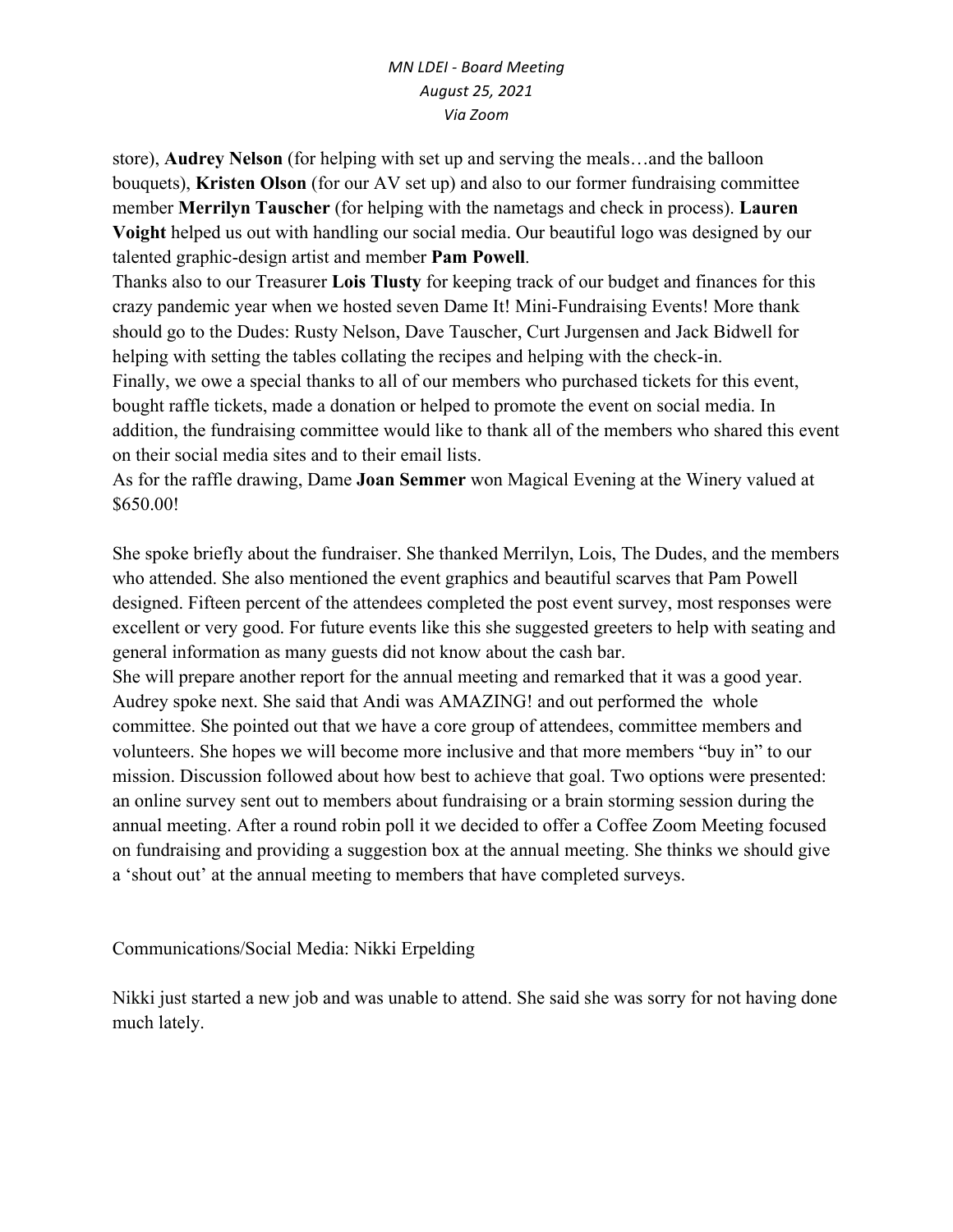Microgrants: Joan Donatelle and Liz Nerud

Joan told us about a new applicant for a microgrant. Dana Smith of MinnyRow Market in Hopkins has asked for funding to purchase new tables and chairs. The Market started out as a grocery store but is transforming itself into a deli. Because microgrants are in the budget we did not need to vote but could rely on Joan's recommendation. Dana will purchase the chairs and tables, give the receipts to Joan, who will then get a check from Lois. Joan and Liz will present the check to Dana at the Market

Programs: Amy Brown and Amalia Moreno-Damgaard

The program committee is finalizing the details for the Annual Meeting. They are waiting to send out the invitations, but they should be out by September. She already met with Kim Ode, Program co- Chair for 2021-22. All 12 months are planned out. It will be an exciting and diverse year. Rick Nelson will speak in October, maybe at the Lynhall. They are looking for more volunteer opportunities. And Chowgirls Catering is looking for workers if anyone knows someone who is looking for catering work.

Newsletter: Janice Cole and Patsy Noble

Janice gave her committee's report. She asked Amy for additional details about the Annual Meeting. The newsletter for August will be come out after Labor Day as she and Patsy have both been very busy. They are still unhappy with our paid version of MailChimp. Patsy is checking with Tanya who will hopefully be able to help resolve the issues.

Scholarship: Susan Peters and Arlene Coco

Susan said that it's a quiet time and that she had nothing to report.

Service: Jenny Breen and BJ Carpenter.

Neither BJ or Jenny were able to attend the meeting. BJ is set to retire. She is looking forward to devoting more time to MN LDEI and Urban Roots. In addition to co-chairing the Service Committee with Jenny she will be teaching more at Urban Roots.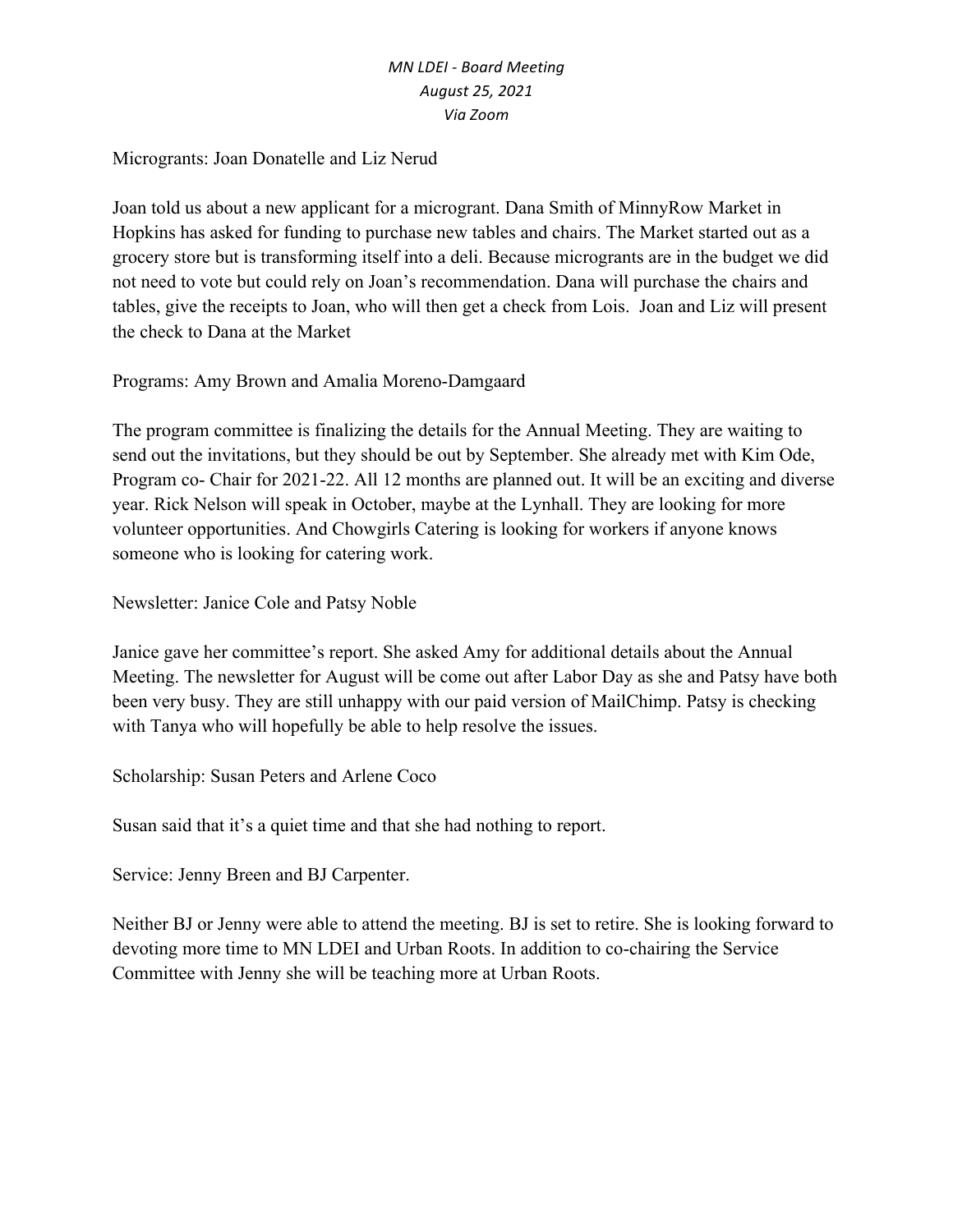#### **Executive Committee**

Treasurer's Report: Lois Tlusty

Lois said that we are doing well, our August balance is \$28,460. She was amazed at how well the mini-fundraisers did. Not all of our expenses are reflected in the current budget report but they should balance out in September. The fee that PayPal charges us to process membership dues went up a bit but we had been paying a corporate rate so after adjusting to the non-profit rate it will be a little less expensive. Regarding our name change, Lois will send Joan Semmer a copy of the name change from the Secretary of State. She has not talked to the IRS but has mailed everything in and has asked for a letter of confirmation. She thinks that Tanya can make the change on the 1099.

> LDEI Board Meeting August 25, 2021 Treasurer's Report

#### **Checking Account Balance: (August 23, 2021): \$28,460.51**

**June, 2021** Total Income: \$1,929.60 Total Expenses: \$262.49 Balance On-Hand (6/24/2021): \$31,005.23

**July, 2021** Total Income: \$2,100.85 Total Expenses: \$4,428.77 Balance On-Hand (7/27/2021): \$28,677.31

**August, 2021** Total Income: \$4,492.60 Total Expenses: \$3,446.24 Balance On-Hand (8/23/21): \$28,460.51

The June income was from the June program registration and the Pizza Box fundraiser.

The July income was primarily from the Pizza Box fundraiser. The expenses were the scholarship donations, June program expenses and Ultimate Events 50% down payment for the Tuscany Wine Dinner.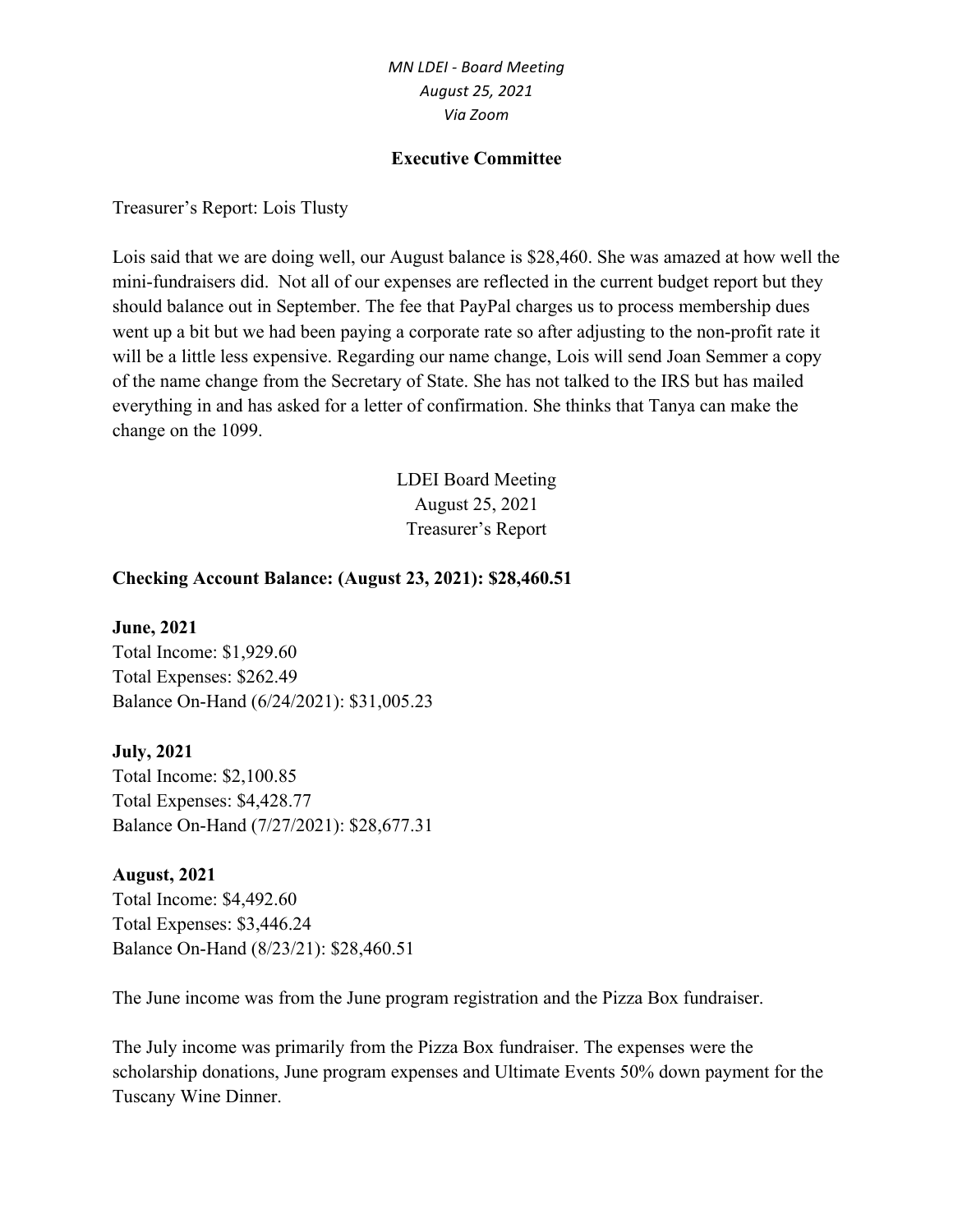The August income and expenses are primarily the Tuscany Wine Dinner fundraiser and 2021-22 dues. There will be additional fundraiser, dues and program income and fundraiser, International dues and program expenses in September. At this time, there is still \$6,175 for Urban Roots (\$5,000 budgeted/\$1,000 grant/\$175 donation) and \$1,300 Micro-Grants (\$1,000 budgeted/\$300 donations) in the budget.

Submitted by *Lois Tlusty* Lois Tlusty 2020-2021 MN LDEI Treasurer

Vice President: Kristen Olson

She has 23 votes to approve her Board recommendations for next year. She is working on getting full approval from the rest of the members. The DEI classes that were offered by LDEI are done. When they are offered again she hopes that more members from our chapter attend. She is looking forward to the International Conference in San Antonio.

Secretary's Report: Genie Zarling

Genie had nothing new to report. The Minutes from the Board Meeting on June 2, 2021 were approved online by all members.

President: Cindy Jurgensen

Urban Roots is looking for wine donations for their fundraiser on September  $30<sup>th</sup>$ . Cindy has 15 bottles donated by Ingrid Gangestad, who transferred her membership to South Florida when she moved. She donated them to the chapter from miscellaneous events at their house. Cindy encouraged members to donate additional bottles. Mary Levinski has bacterial pneumonia. Committee reports are due by September 1 so that Cindy can email them to members before the Annual Meeting.

Tanya has requested a pay increase of \$2/hour, currently she make \$20/hour. She is also the administrator for FCSP and they have agreed to her salary increase. After a motion to raise her hourly wage by \$2/hour, discussion followed. Members thought that we should match the other organization, that she was well worth it and that her job performance was getting better. A job review was also suggested. A vote was taken and her pay raise by \$2/hour was unanimously approved.